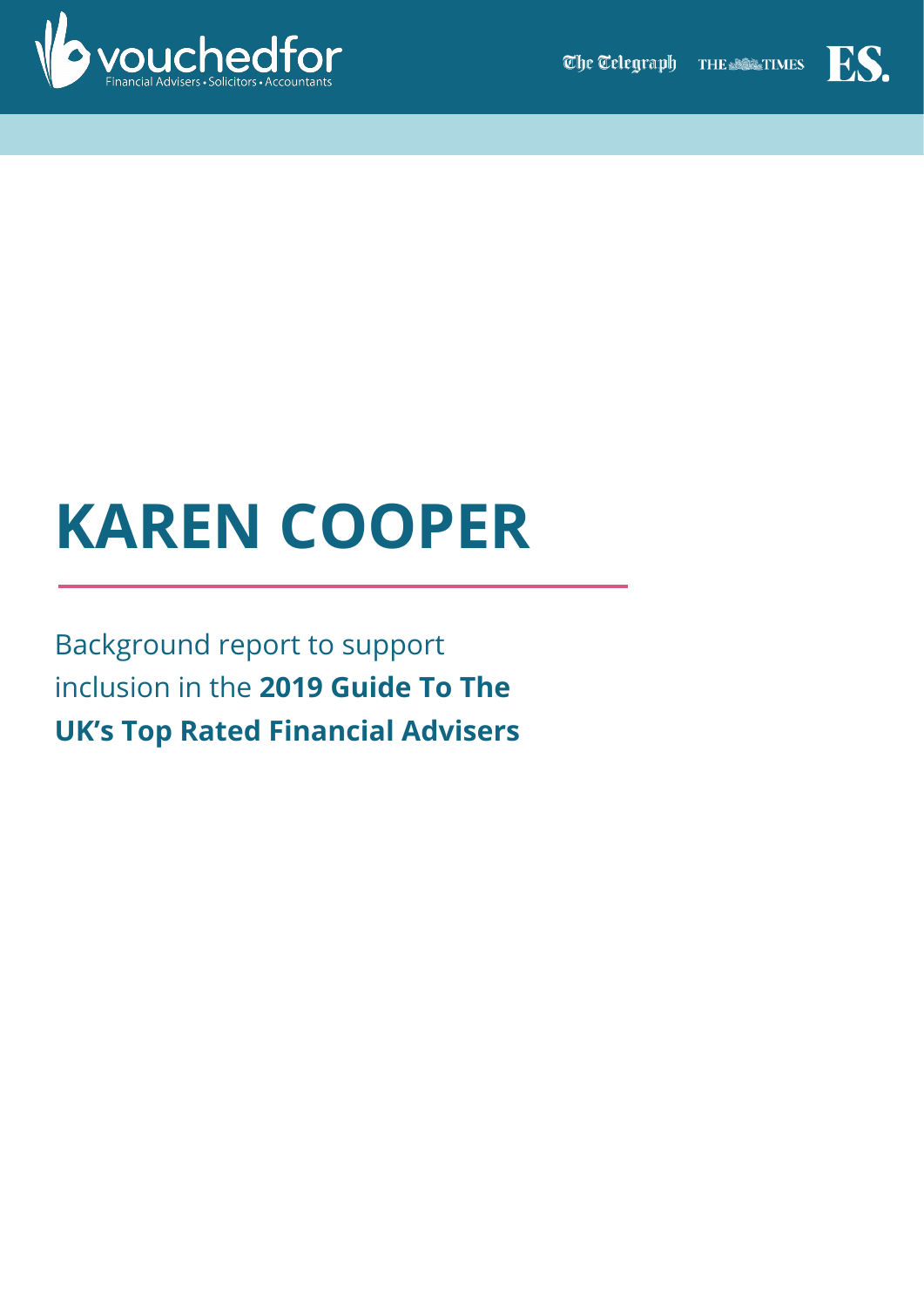



## Karen Cooper

Chadwick Financial Management

## **4.8 / 5 ★ ★ ★ ★** 39 reviews

## VouchedFor checks:





 $\bigcirc$  Qualifications Uploaded  $\bigcirc$  Transparent Fees  $\bigcirc$  Positive First Impressions

## Services offered



- Pensions
- G Equity Release

 $\Theta$  Retirement income (annuities, drawdown)

- **Auto Enrolment**
- $\Theta$  Investments and Savings
- **S** Occupational Pension Transfers
	- + 1 more service

## Qualifications listed

## **Standard Qualifications: 5 Qualifications**

- CII Certificate in Equity Release
- PFS Member by Diploma
- CII Mortgage Advice Qualification
- CII Diploma in Regulated Financial Planning

CII - Certificate in Financial Planning & Lifetime Mortgage Activities

#### view more at the profile link below

<https://www.vouchedfor.co.uk/financial-advisor-ifa/dartmouth/21-karen-cooper>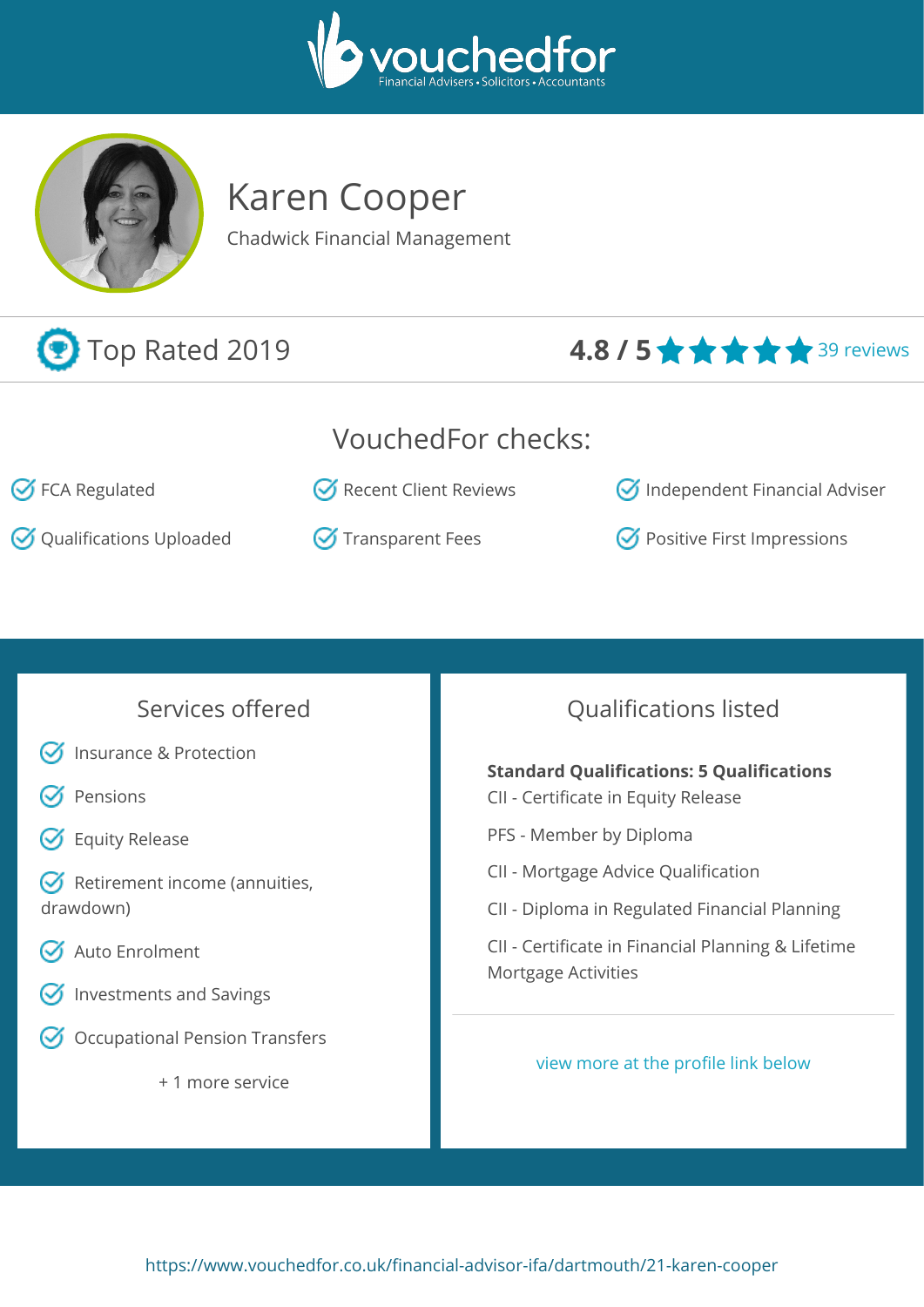

## Client Reviews **Karen Cooper**

Chadwick Financial Management

## \*\*\*\*\*

**4.8 out of 5**

Review from Verified Client Devon | November 2018 5 out of 5

Advice: ★ ★ ★ ★ ★ Service: Value:

#### **What were the circumstances that caused you to look for a financial adviser?**

I was looking to invest some money in a higher interest account.

#### **How did Karen help you?**

I was given unbiased advice on a good range of options available to me which really helped me to choose the best savings scheme for my circumstances.

#### **Have you seen the outcome you were hoping for?**

Yes, just as I was expecting.

#### **What could they have done better?**

In this instance nothing could be improved on.

Review from Verified Client Devon | November 2018 5 out of 5

Advice: \* \* \* \* \* Service: Value:

**What were the circumstances that caused you to look for a financial adviser?** I was unsure where to put money to save for a house in the future.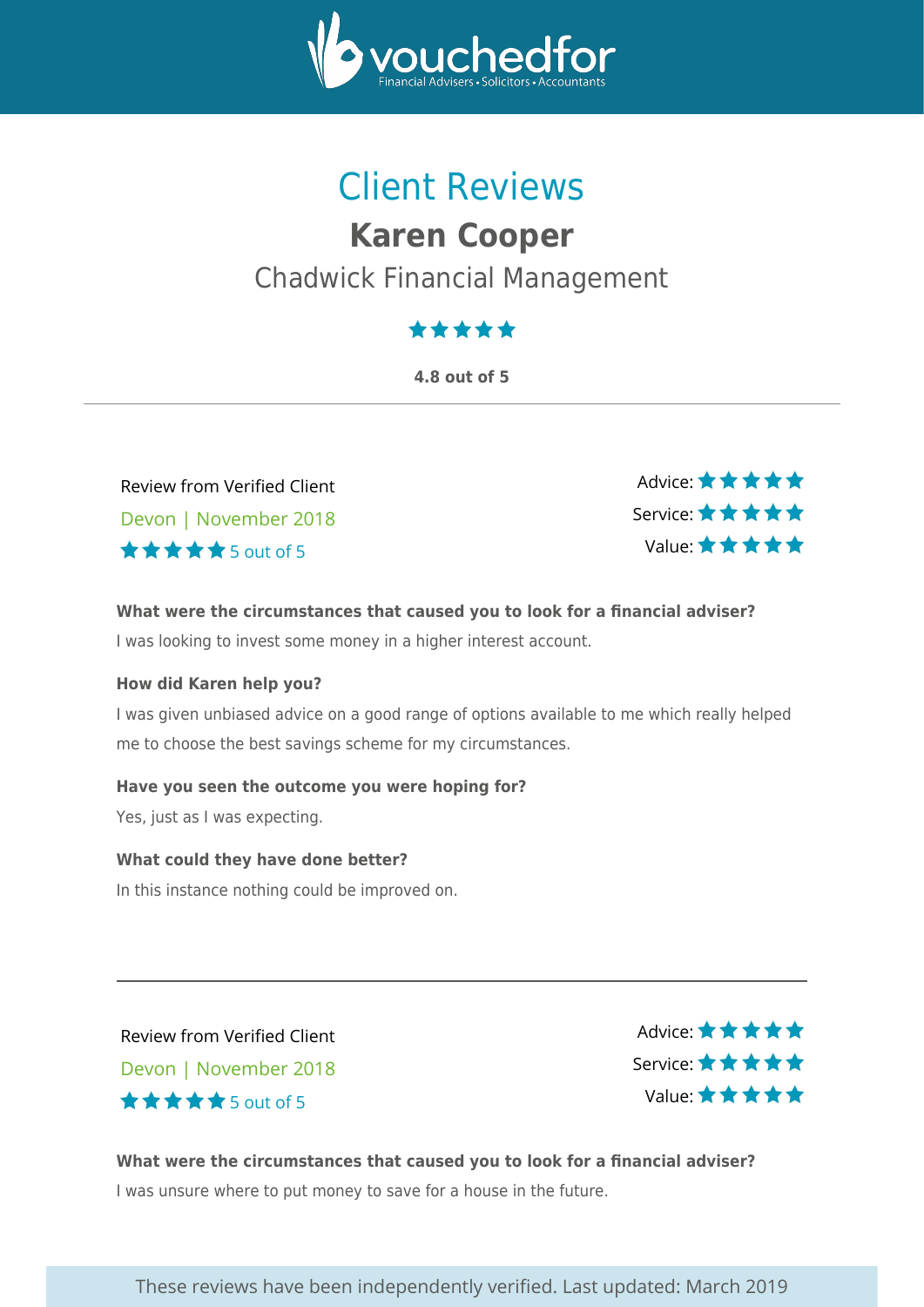

#### **How did Karen help you?**

She guided me in the right direction and gave me options of different saving accounts which I could put my money in. She was extremely helpful and clear with the advice she gave me.

#### **Have you seen the outcome you were hoping for?**

Yes. I am currently paying into a monthly savings account which was all set up and advised by from Karen.

| Review from Verified Client |
|-----------------------------|
| Devon   November 2018       |
| <b>★★★★★</b> 5 out of 5     |

Advice:  $\star \star \star \star \star$ Service: Value:

#### **What were the circumstances that caused you to look for a financial adviser?**

Initially I was looking for a mortgage and later looking for Pension and Investment advice

#### **How did Karen help you?**

Karen was very helpful and made all the processes clear and easy to understand. Her depth of knowledge of the industry impressed me greatly.

#### **Have you seen the outcome you were hoping for?**

Yes Karen sourced me a very good mortgage and my investments are managed well.

#### **What could they have done better?**

Even her coffee is lovely. so no I can't think of anything she could have done better

Review from Verified Client Devon | October 2018 5 out of 5

Advice:  $\star \star \star \star \star$ Service: Value:

**What were the circumstances that caused you to look for a Financial adviser?** Required a more effective savings and investment strategy.

#### **How did Karen help you?**

Set me up with The Pru ISA to maximise my savings.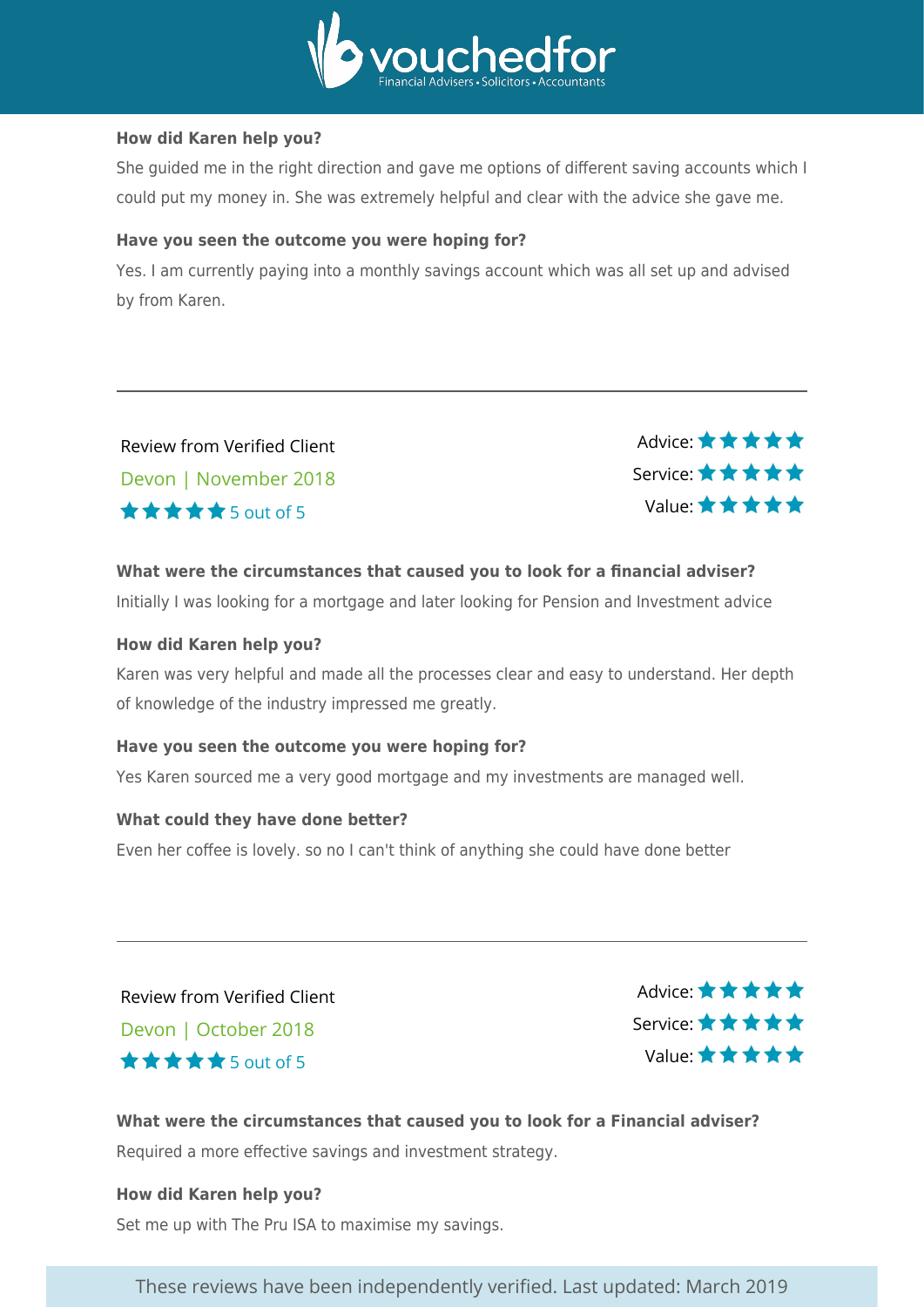

**What is your current situation? Have you seen the outcome you were hoping for?** So far yes.

Review from Verified Client Dorset | Iuly 2018 5 out of 5

Advice: \* \* \* \* \* Service: Value:

**What were the circumstances that caused you to look for a Financial adviser?** Widowhood.. Needing a safe investment with an income.

**How did Karen help you?** Safe investment which has given me both savings and income.

**What is your current situation? Have you seen the outcome you were hoping for?** Yes.

**What could they have done better?** Nothing .... Always a prompt, reliable service

Review from Verified Client Dorset | July 2018 5 out of 5

Advice: ★ ★ ★ ★ ★ Service: Value:

**What were the circumstances that caused you to look for a Financial adviser?** I was widowed in 1992 and had life insurance funds to invest and to provide an income.

#### **How did Karen help you?**

Karen, and before her, Chadwicks, has invested my money with the Pru, which has safeguarded my finances and provided me with an income to support me and my family.

**What is your current situation? Have you seen the outcome you were hoping for?** For the most part, most certainly. Financial security has always been uppermost in my mind and I have had no financial worries. No black clouds over my head!.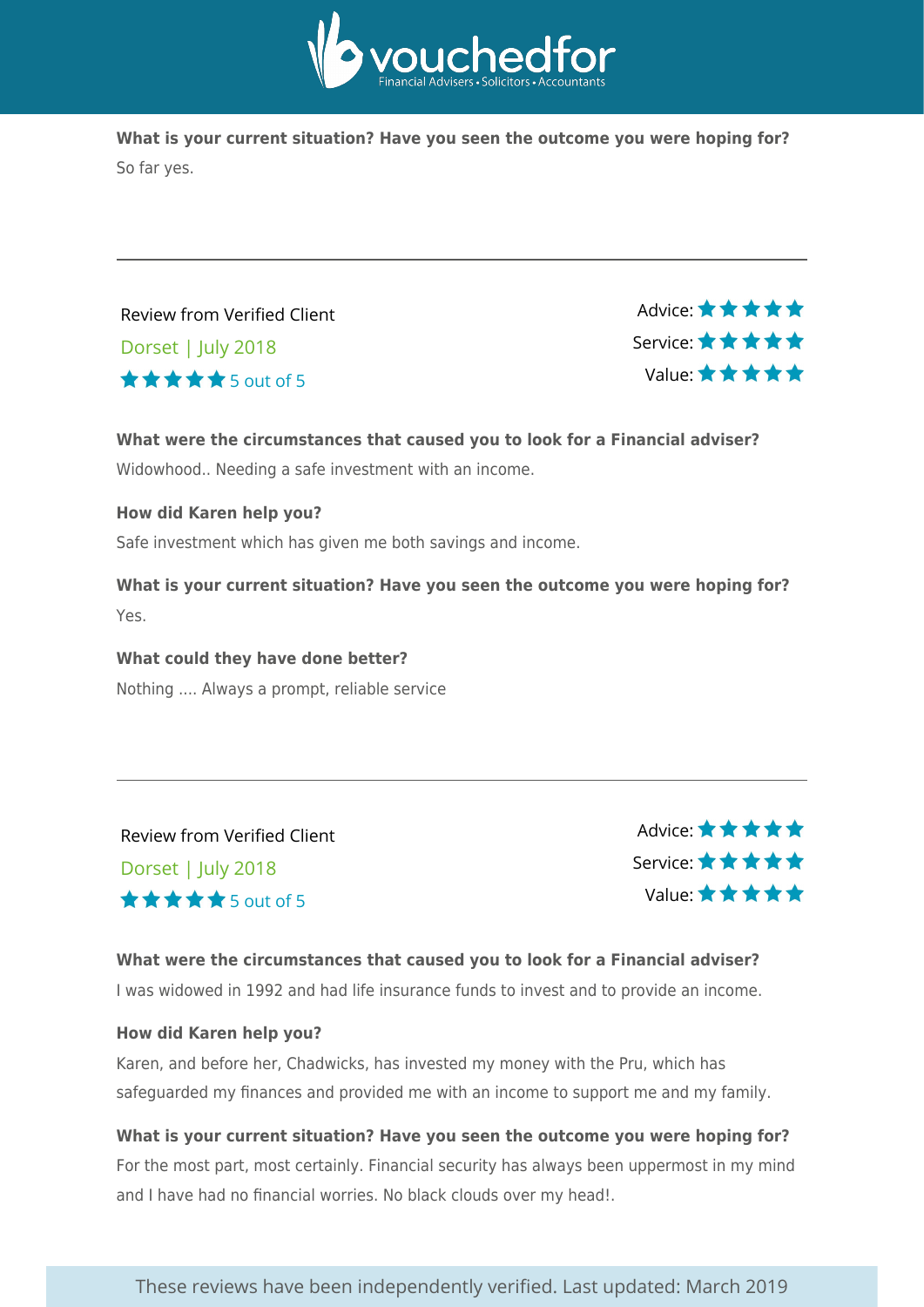

#### **What could they have done better?**

I cannot think of any improvements. Karen has always responded swiftly to any of my queries and offered me support and reassurance.

Review from Verified Client Devon | July 2018 5 out of 5

Advice: ★ ★ ★ ★ ★ Service: Value:

**What were the circumstances that caused you to look for a Financial adviser?** the ending of interest only mortage.

**How did Karen help you?** in a clear and understanding way.

**What is your current situation? Have you seen the outcome you were hoping for?** yes.

**What could they have done better?** nothing the service was all we could have asked for

Review from Verified Client Devon | July 2018 4.7 out of 5

Advice: \* \* \* \* \* Service: Value:

**What were the circumstances that caused you to look for a Financial adviser?** Pension funds consolidation.

#### **How did Karen help you?**

In depth review of my circumstances followed by forward planning proposal and implementation.

**What is your current situation? Have you seen the outcome you were hoping for?** Yes.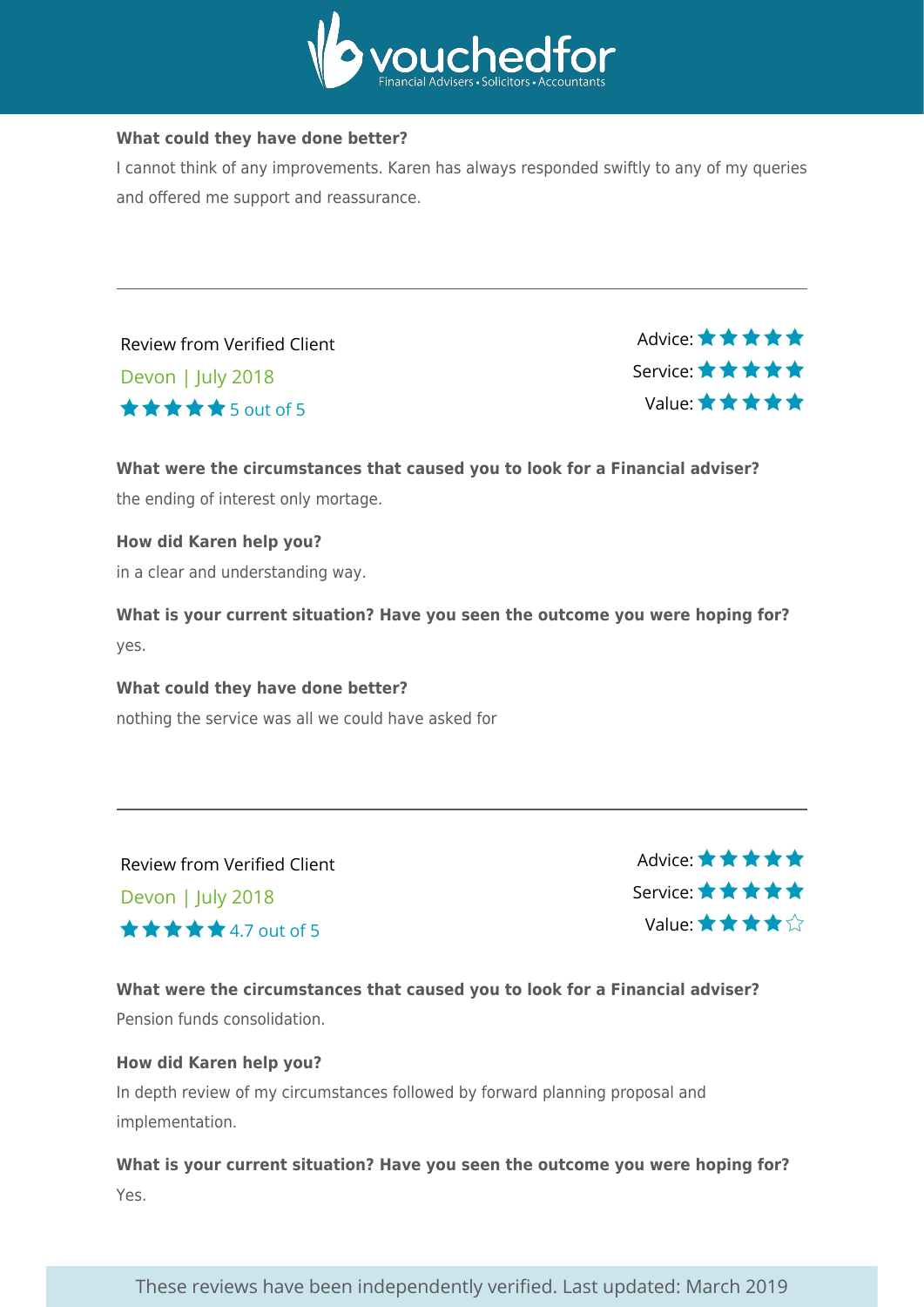

#### **What could they have done better?**

Good service and communication. No criticism.

Review from Verified Client Devon | July 2018 5 out of 5

Advice: \* \* \* \* \* Service: Value:

### **What were the circumstances that caused you to look for a Financial adviser?**

I had money from the sale of a property I wished to invest for future income purposes.

#### **How did Karen help you?**

She gave me a full and detailed range of options and got to know me before helping me decide what type of investment would suit me best. She also recommended a very good solicitor to assist with estate planning and writing of my will. She is really friendly and approachable to someone who knows absolutely nothing about financial investments.

**What is your current situation? Have you seen the outcome you were hoping for?** So far so good as my investment is fairly recent.

#### **What could they have done better?**

I do not think I could fault her to be honest.

Review from Verified Client Devon | April 2018 5 out of 5

Advice: \* \* \* \* \* Service: Value:

**What were the circumstances that caused you to look for a Financial adviser?** Looking for a mortgage - first time buyer.

#### **How did Karen help you?**

Karen explained everything in a way that was easy to understand and was helpful and knowledgeable when we are asked questions.

**What is your current situation? Have you seen the outcome you were hoping for?**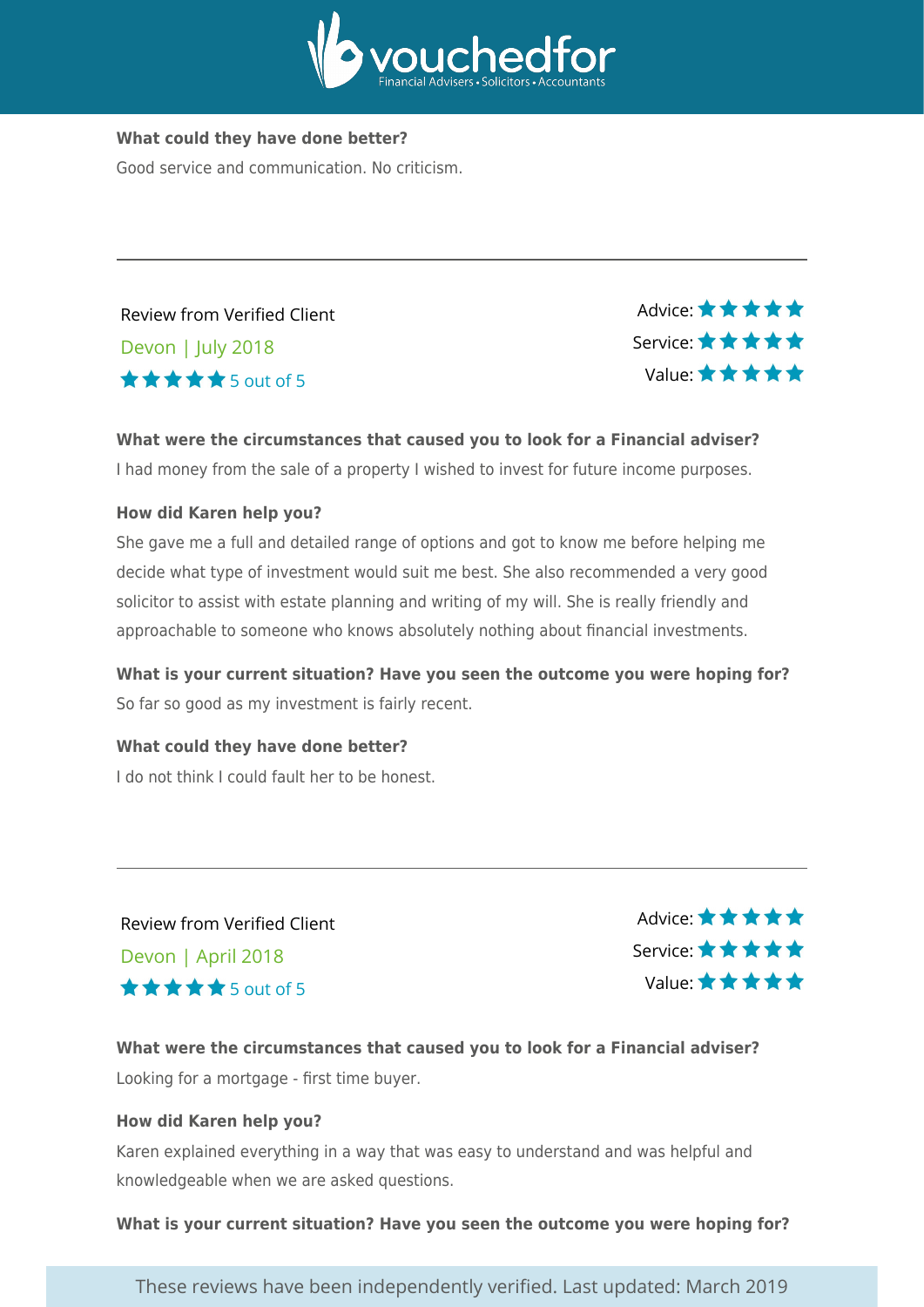

Yes.

**What could they have done better?** Nothing

Review from Verified Client Sussex | June 2017 4 out of 5

Advice: ★★★★☆ Service: Value:

**What were the circumstances that caused you to look for a Financial adviser?** Strategic planning.

#### **How did Karen help you?**

Karen is now working with us on a long-term strategy to best manage our finances.

**What is your current situation? Have you seen the outcome you were hoping for?** This is a partnership so it is two-way and ongoing.

Review from Verified Client Devon | February 2017  $\star \star \star \star$  5 out of 5

Advice: \* \* \* \* \* Service: Value:

#### **What were the circumstances that caused you to look for a Financial adviser?**

New pension scheme within workplace, and wanted to explore investment & savings further.

#### **How did Karen help you?**

Karen gave me an excellent and simple to understand briefing on the potential benefits and exactly what investments are and how they work. And also advice and assistance on setting an investment up.

**What is your current situation? Have you seen the outcome you were hoping for?** Yes. I have started a savings investment Isa to 'test' the system and get a feel for saving in such a way.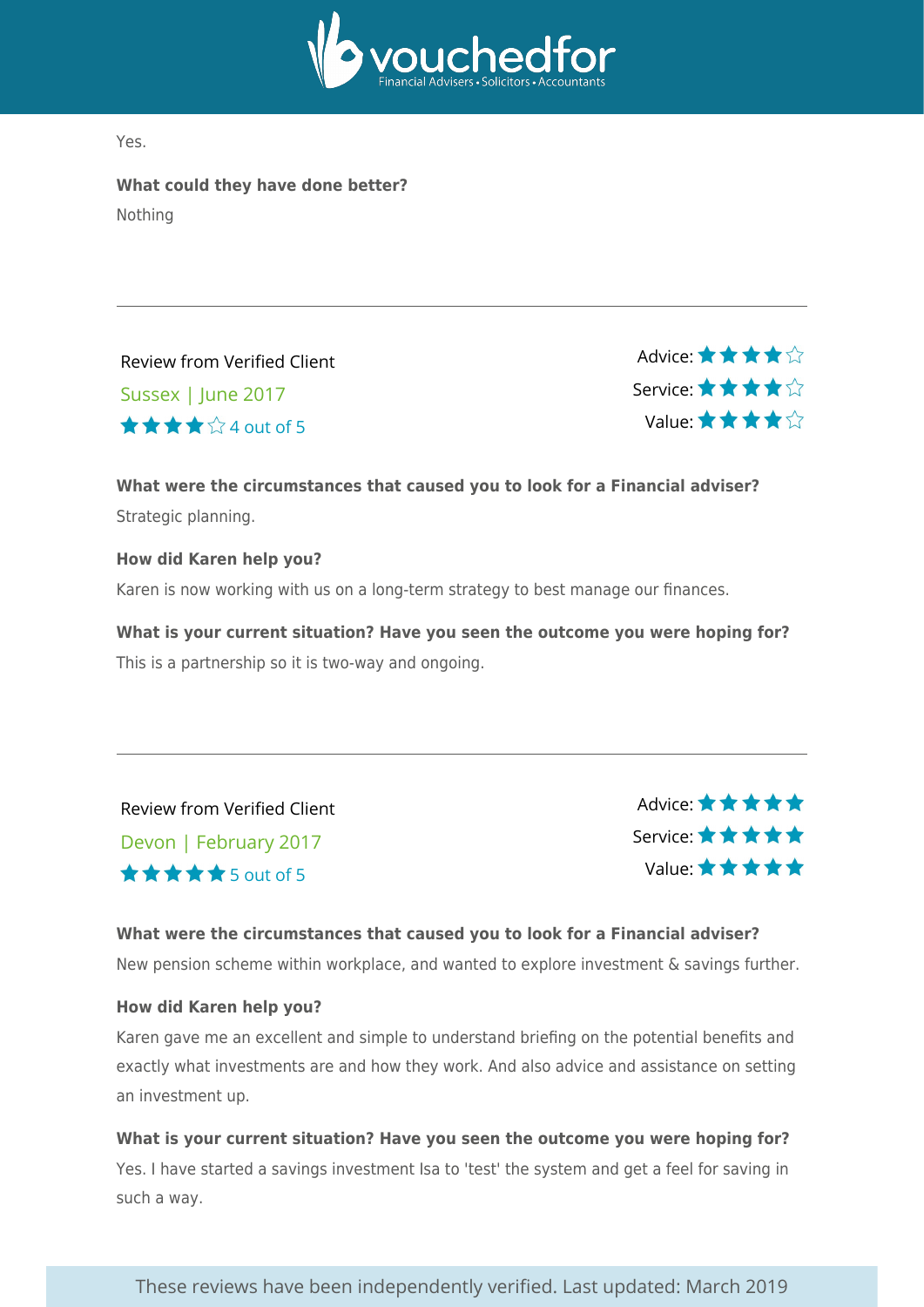

## Review from Verified Client Devon | February 2017  $\star \star \star \star$ 5 out of 5

Advice: ★ ★ ★ ★ ★ Service: Value:

#### **What were the circumstances that caused you to look for a Financial adviser?**

I was given some Premium bonds but didn't seem to be winning any money so wanted to do something more exciting - without risking my inheritance!.

#### **How did Karen help you?**

Karen understood all about Premium Bonds and the way they work. She found me an alternate product which is invested but very safe. She also reminded me to use my ISA allowance for maximum tax efficiency.

**What is your current situation? Have you seen the outcome you were hoping for?** Yes! My investment has grown and I have more money than when I started.

#### **What could they have done better?**

Nothing. Karen is friendly, easy to talk to and full of useful information.

Review from Verified Client Devon | November 2016 5 out of 5

Advice: \* \* \* \* \* Service: Value:

## **What were the circumstances that caused you to look for a Financial adviser?** RE mortgage advise.

#### **How did Karen help you?**

Completing my mortgage transactions and advise on financial matters.

#### **What is your current situation? Have you seen the outcome you were hoping for?** yes.

**What could they have done better?** very happy with the new set up and advise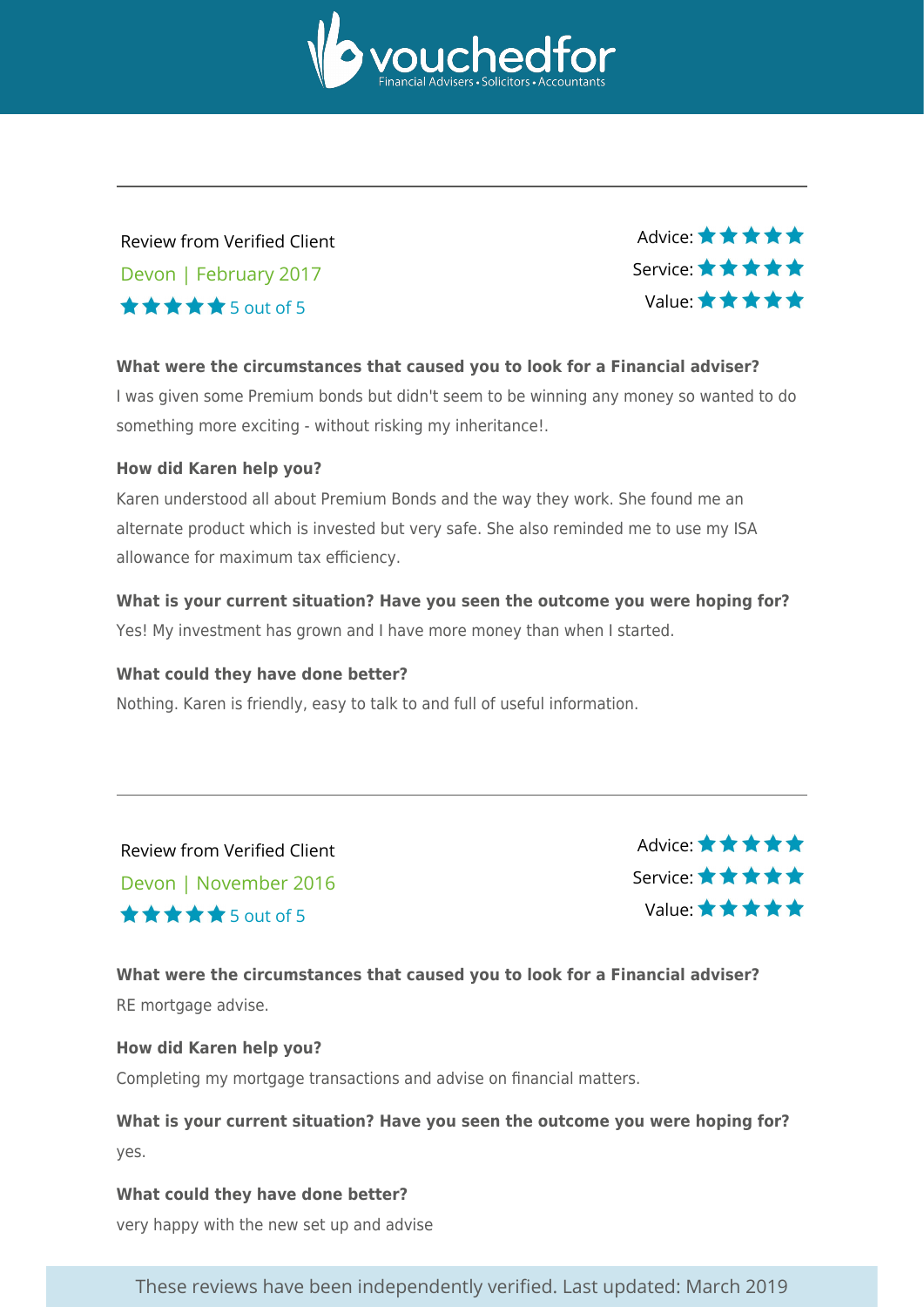

Review from Verified Client Devon | October 2016  $\star \star \star \star$ 5 out of 5

Advice: ★ ★ ★ ★ ★ Service: Value:

**What were the circumstances that caused you to look for a Financial adviser?** Required information regarding equity release.

**How did Karen help you?** Explained in great detail the options open to me.

**What is your current situation? Have you seen the outcome you were hoping for?** Yes.

**What could they have done better?** 100% happy with the outcome of my dealings with Karen Cooper

## Review from Verified Client | October 2016 5 out of 5



#### **What were the circumstances that caused you to look for a Financial adviser?**

My financial affairs needed tidying up. I seemed to have bits all over the place and felt I was beginning to lose track and needed someone to help me sort things out in the best way possible.

#### **How did Karen help you?**

She sorted it all out and organised things. Now I am quite clear what is going on.

#### **What is your current situation? Have you seen the outcome you were hoping for?** Yes, definitely.

#### **What could they have done better?**

Sometimes Karen thinks and talks too quickly for me to follow! Finance is not my speciality! But she is always very patient and will explain the same thing several times over if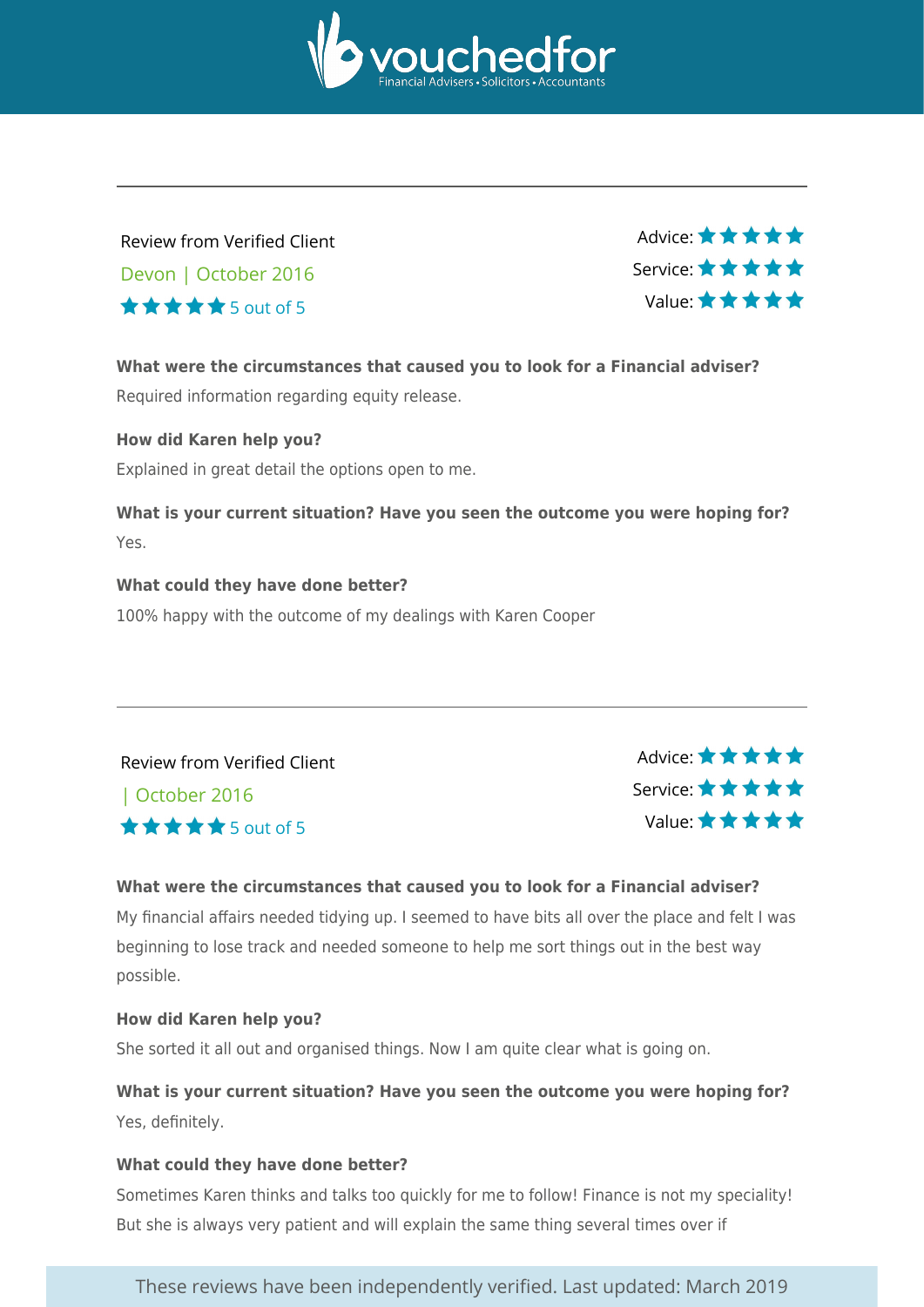

necessary!

## Review from Verified Client Devon | February 2015 5 out of 5

Advice: \* \* \* \* \* Service: Value:

Karen has invested our money well as far as we can tell! She showed us clearly what the options were without just leaving us drifting in indecision. It was clear what we were investing in and what returns we might expect.

Review from Verified Client Devon | February 2015  $\star \star \star \star$ 4.7 out of 5

Advice: \*\*\*\*\* Service: Value:

Advice: \* \* \* \* \*

Service:

Value:

Surveys market for products available. Identifies the benefits and makes recommendations with supporting material.

Review from Verified Client Devon | January 2015 4 out of 5

Karen provides a personal and friendly service in a challenging industry where currently, there are difficult mortgage market conditions for my kind of financial needs. It is very easy to make the wrong financial decisions and she works hard on behalf of her clients and understood my situation very well. I am partially deaf and Karen understood the limitations this imposes on dealing with financial institutions particularly on the phone, and can act on my behalf which I greatly appreciated. Karen responds promptly to requests for information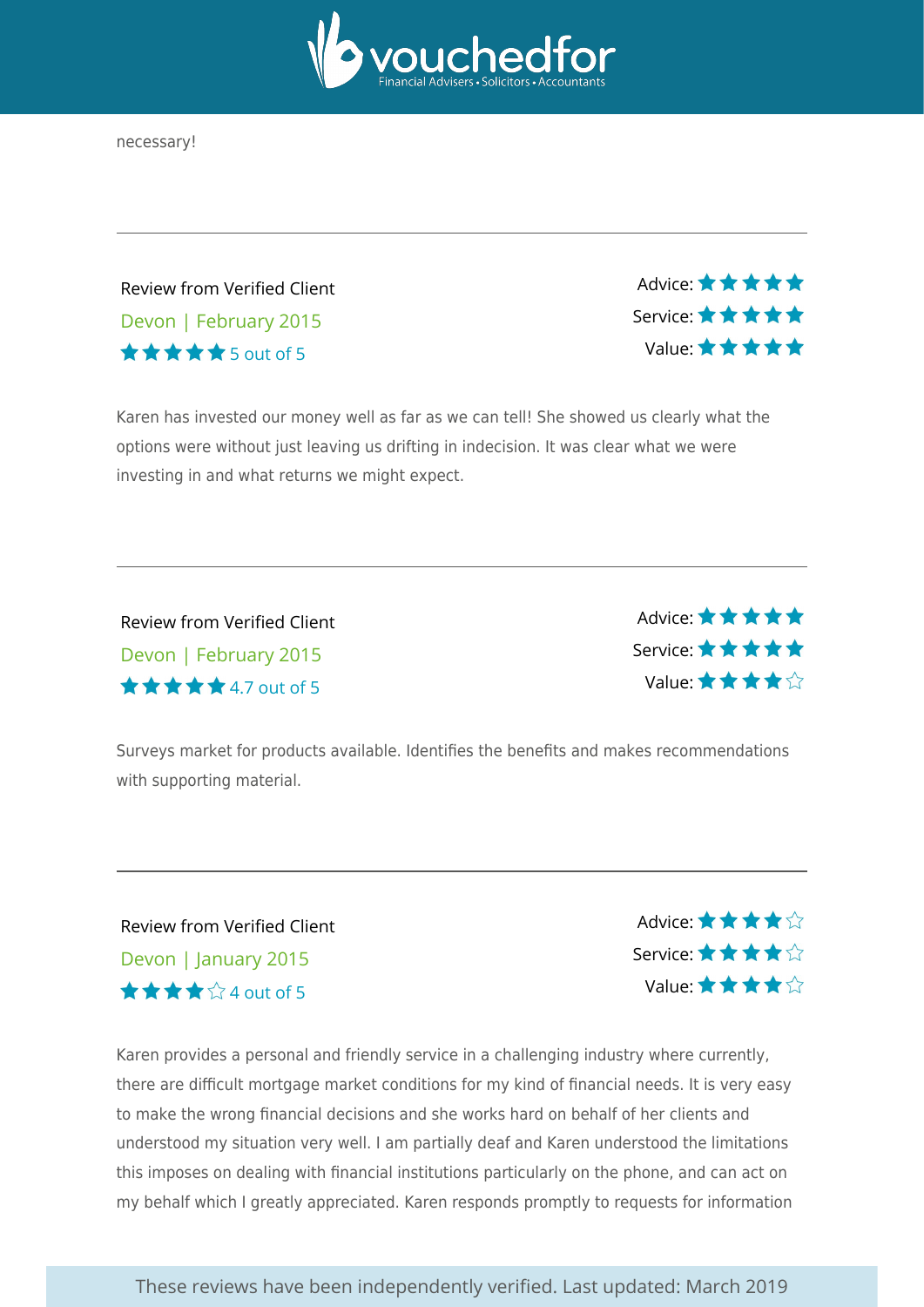

and all professional charges are clearly explained. Consultation with her helped me to arrive at the optimum financial solution in my circumstances.

Review from Verified Client Devon | January 2015 5 out of 5

Advice: ★★★★★ Service: Value:

Karen has advised us and our family for almost 20 years . The advice given has always exceeded expectation. We will use Karen again as the need arises.

Review from Verified Client Devon | January 2015  $\star \star \star \star$  5 out of 5

Advice: ★ ★ ★ ★ ★ Service: Value:

We have used Karen's advice and skills for nearly 20 years, both for ourselves and my late parents, during changes in our lives.The service and advice given has always been sound and has performed mostly better than anticipated.We will use Karen again.

Review from Verified Client Devon | January 2015 5 out of 5

Advice: \* \* \* \* \* Service: Value:

I have been a client of Karen's for seven years. Karen is always available to give good sound advise. She placed my portfolio in various different bonds which gave me the best returns.I have a yearly review, and if necessary we re invest if need be. I would have no hesitation in recommending Karen to any potential clients.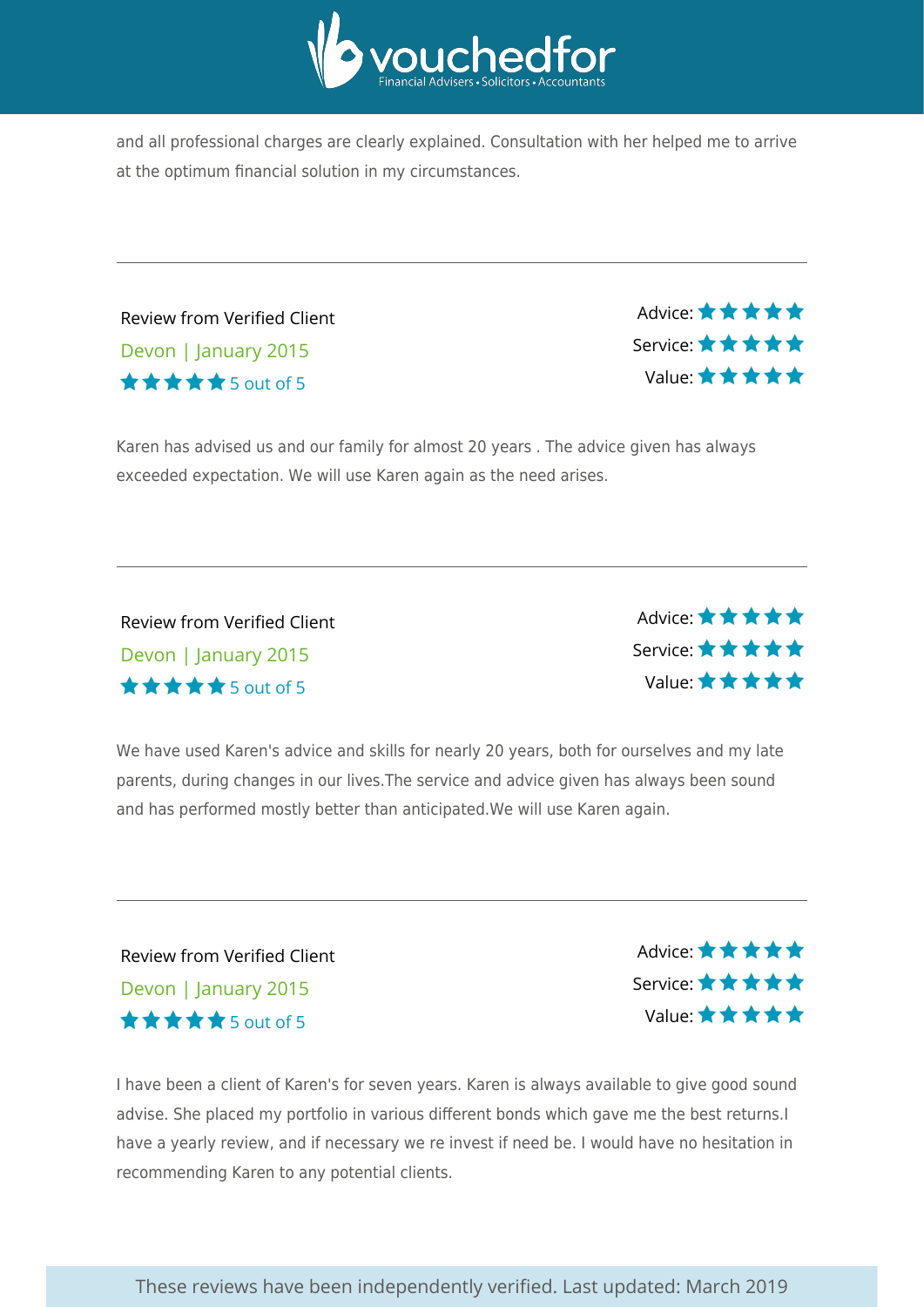

Review from Verified Client Devon | January 2015 5 out of 5

Karen has been and continues to be a great source of information - helped us with a mortgage when we thought that all doors had been firmly shut and has advised on many financial issues since. I would certainly recommend Karen to anyone that is looking for any financial advice.

**What could they have done better?** nothing

Review from Verified Client Devon | January 2015 5 out of 5

Advice: \* \* \* \* \* Service: Value:

You can see by my ratings what I think of Karen. She has a very friendly and patient approach, gives sound clear financial advice, and always ensures that the chosen investment is right for me. I have never been disappointed with Karen's recommendations and have every confidence in her.

Review from Verified Client Devon | January 2015 5 out of 5

Advice: \* \* \* \* \* Service: Value:

Always ready to help with a variety of suggestions not at all pushy . A cup of coffee is always at hand haha

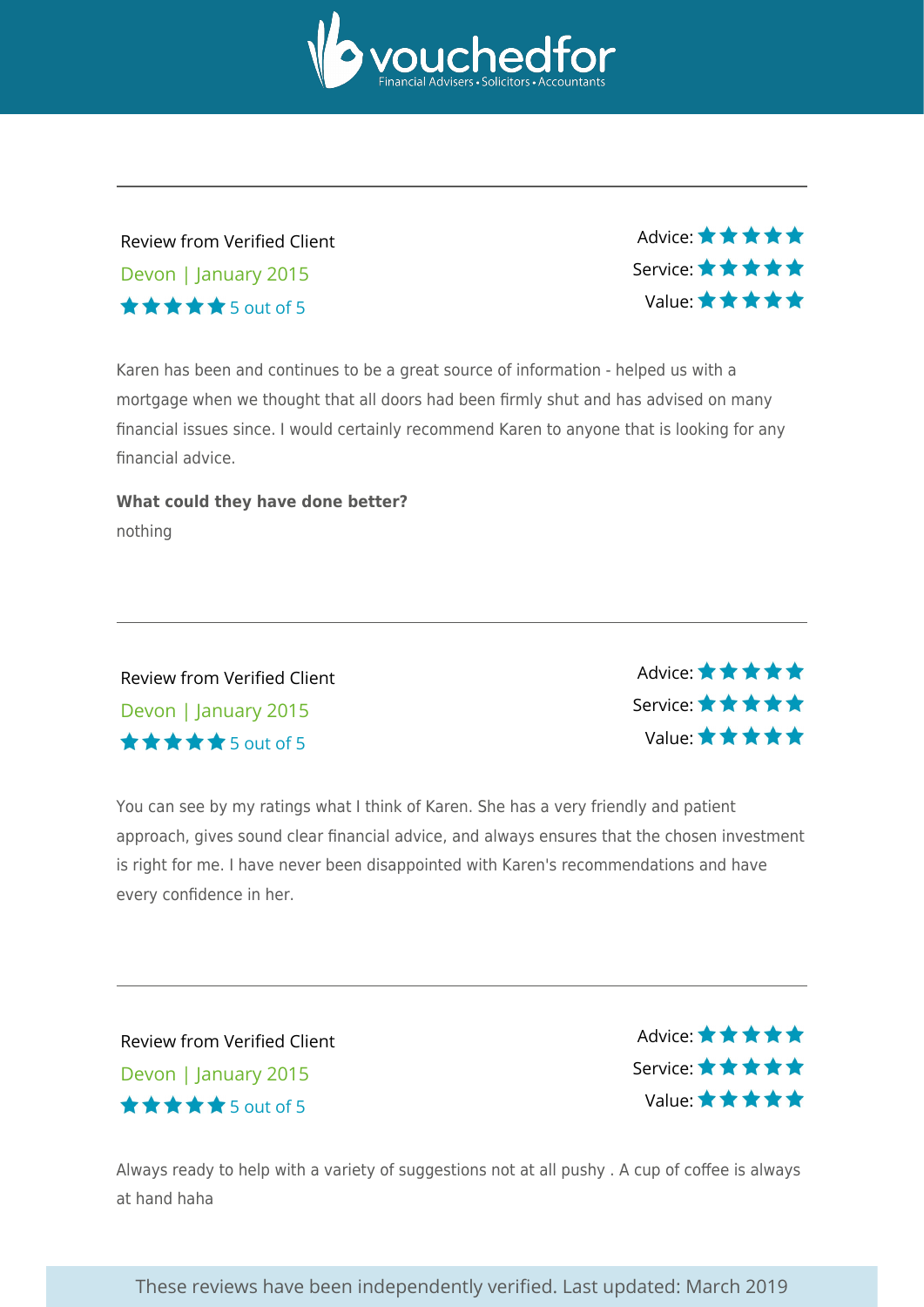

Review from Verified Client Devon | January 2015 5 out of 5

Advice: ★ ★ ★ ★ ★ Service: Value:

My wife and I have been Investors with Karen's Company for more than 10 years that speaks for itself and have complete confidence in her prudent ability.

**What could they have done better?**

We are unable to find any critisim.

Review from Verified Client Devon | January 2015 5 out of 5

Advice:  $\star \star \star \star \star$ Service: Value:

She provided me with detailed advice on what products were available, what products would suit me and I felt confident in following her suggestions.

Review from Verified Client Devon | January 2015 5 out of 5

Advice: ★ ★ ★ ★ ★ Service: Value:

I thought that Karen understood and dealt with my financial needs/goals with great clarity and efficiently. In addition I felt confident in Karen's knowledge base and her ability to advise me well in all areas.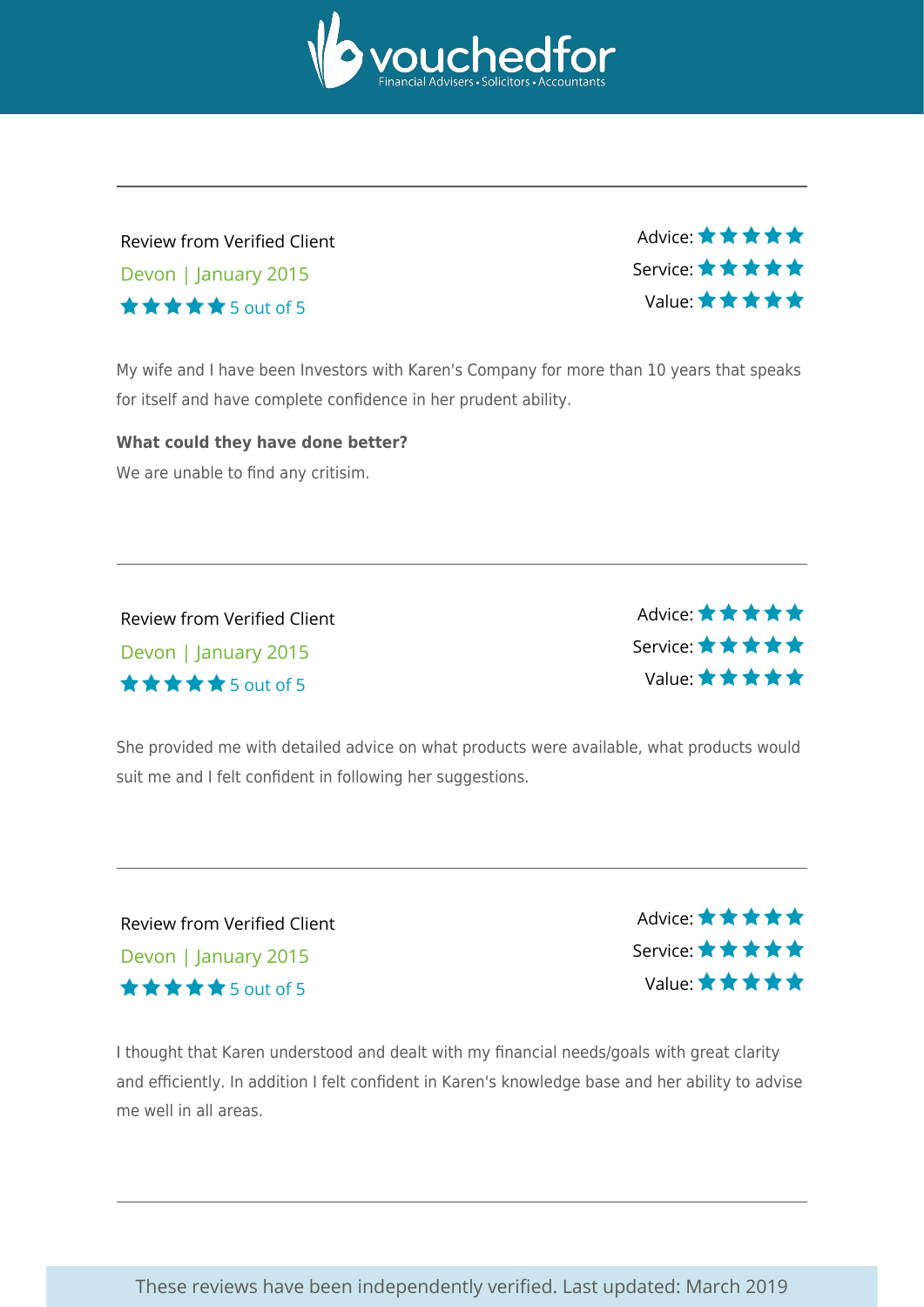

Review from Verified Client Devon | January 2015

 $\star \star \star \star$  5 out of 5

Advice:  $\star \star \star \star \star$ Service: Value:

Karen is a real expert with very pragmatic approach that is easy to understand. She is very clear with her guidance and not at all pushy I would thoroughly recommend her services

**What could they have done better?** Everything was just fine

Review from Verified Client Devon | January 2015 5 out of 5

Advice: \* \* \* \* \* Service: Value:

We have known Karen Cooper for over two years, we have find her and her company very helpful in all matters in relation toinvestments and savings.We are very pleased with Clarity Wealth.

Review from Verified Client London | January 2015 5 out of 5

Advice: \* \* \* \* \* Service: Value:

She listens to your requirements and then offers a selection of options instead of pushing just one